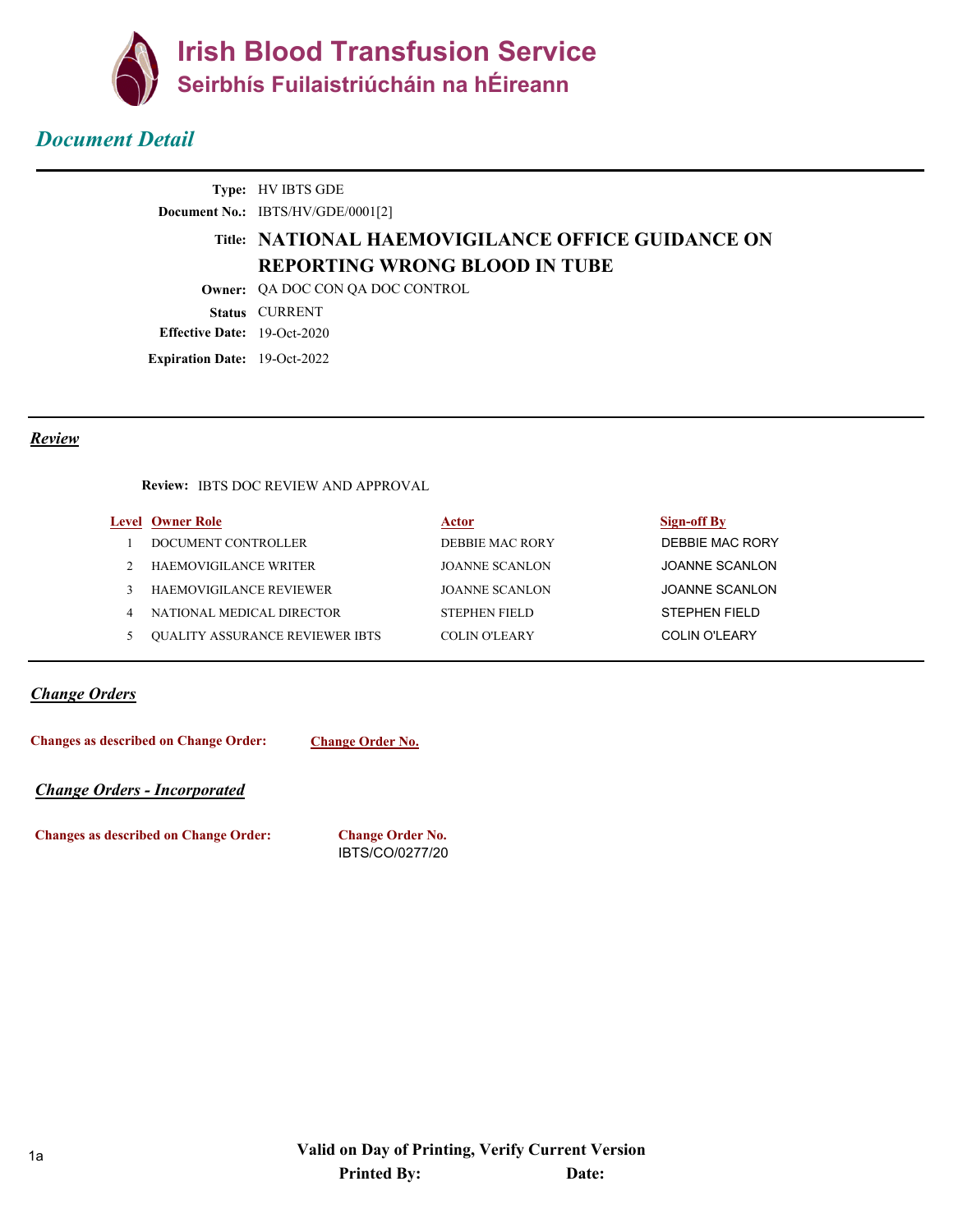| IBTS/HV/GDE/0001 | $\text{Ver. } \angle$ | Page 2 of 11 |
|------------------|-----------------------|--------------|
|                  |                       |              |

# **TITLE: NATIONAL HAEMOVIGILANCE OFFICE GUIDANCE ON REPORTING WRONG BLOOD IN TUBE**

#### **Change Description:**

Revise IBTS/HV/GDE/0001 to remove categories which are no longer reportable

#### **Reason for Change:**

Certain categories are no longer reportable and this document requires updating to reflect change

## **Referenced Procedures** N/A

## **SmartTrain Roles**

#### **Training Type**

| change                                      | Certain categories are no longer reportable and this document requires up |
|---------------------------------------------|---------------------------------------------------------------------------|
| <b>Change order No.:</b><br>IBTS/CO/0277/20 |                                                                           |
| <b>Referenced Procedures</b><br>N/A         | <b>THE CITYP</b>                                                          |
| <b>SmartTrain Roles</b>                     |                                                                           |
| <b>HV CO NBC</b>                            | <b>HV RGN NBC</b>                                                         |
| <b>Training Type</b>                        |                                                                           |
| Staff trained in previous version New staff |                                                                           |
| Read only                                   | Procedural training                                                       |
|                                             |                                                                           |

## **SmartSolve Document Category**

| Category | <b>Mobile</b> | Cryobiology | Website | <b>GDP</b> |
|----------|---------------|-------------|---------|------------|
| Yes / No | No            | No          | Yes     | NO         |
|          |               |             |         |            |
|          |               |             |         |            |
|          |               |             |         |            |
|          |               |             |         |            |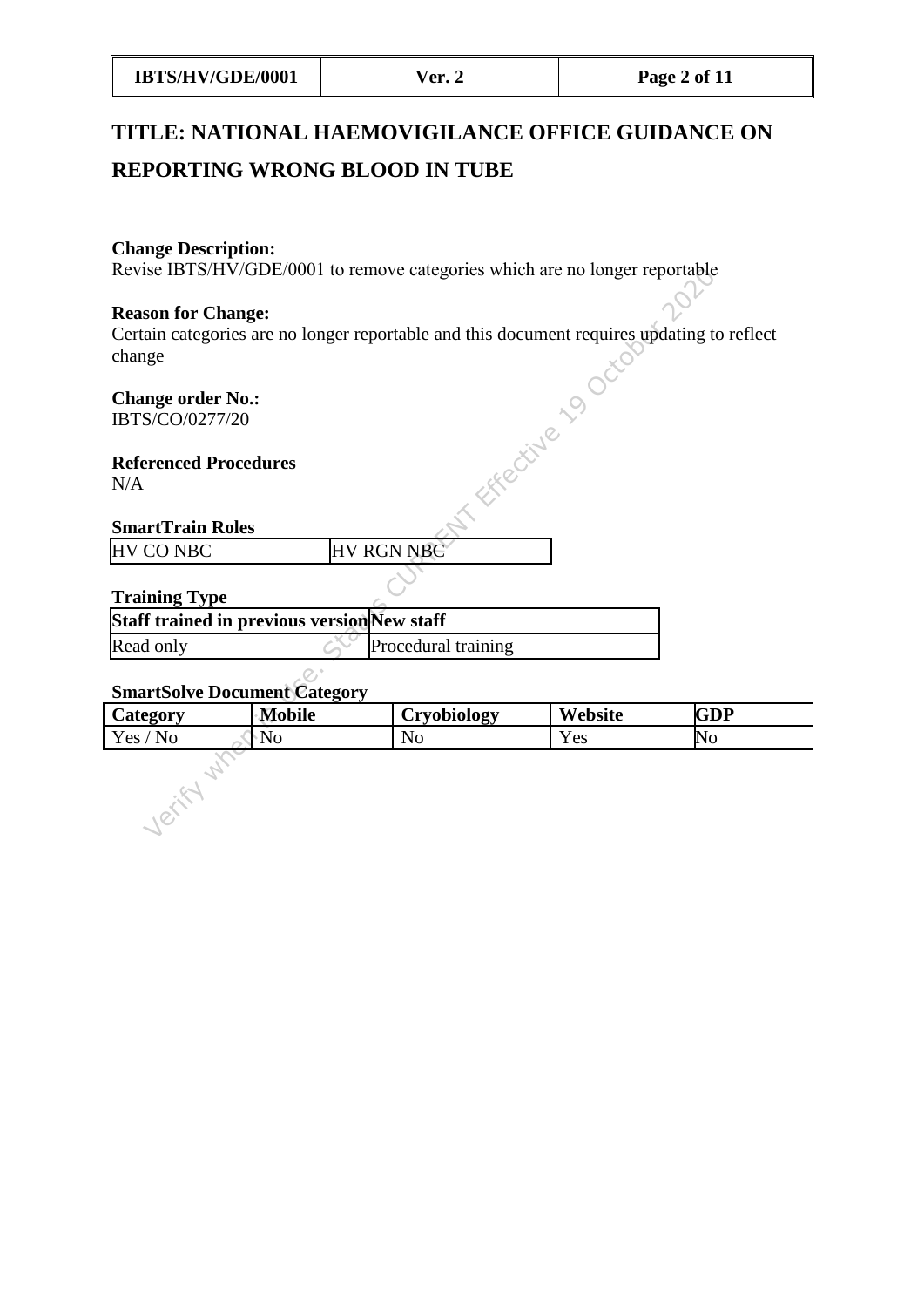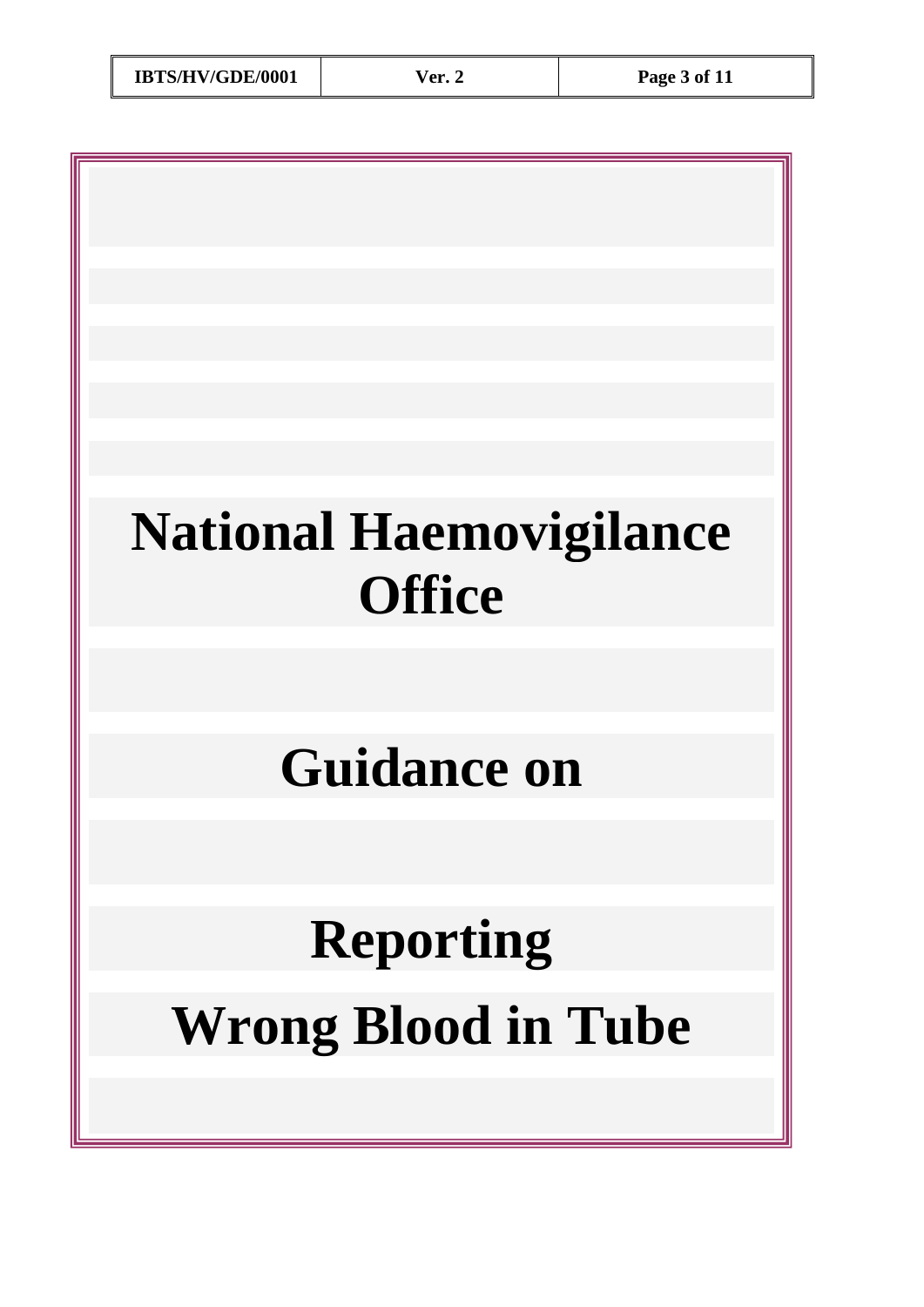| IBTS/HV/GDE/0001<br>Ver. | Page 4 of 11 |
|--------------------------|--------------|
|--------------------------|--------------|

| Verify when in view states cupages for the condition of the conditions in the |  |
|-------------------------------------------------------------------------------|--|
|                                                                               |  |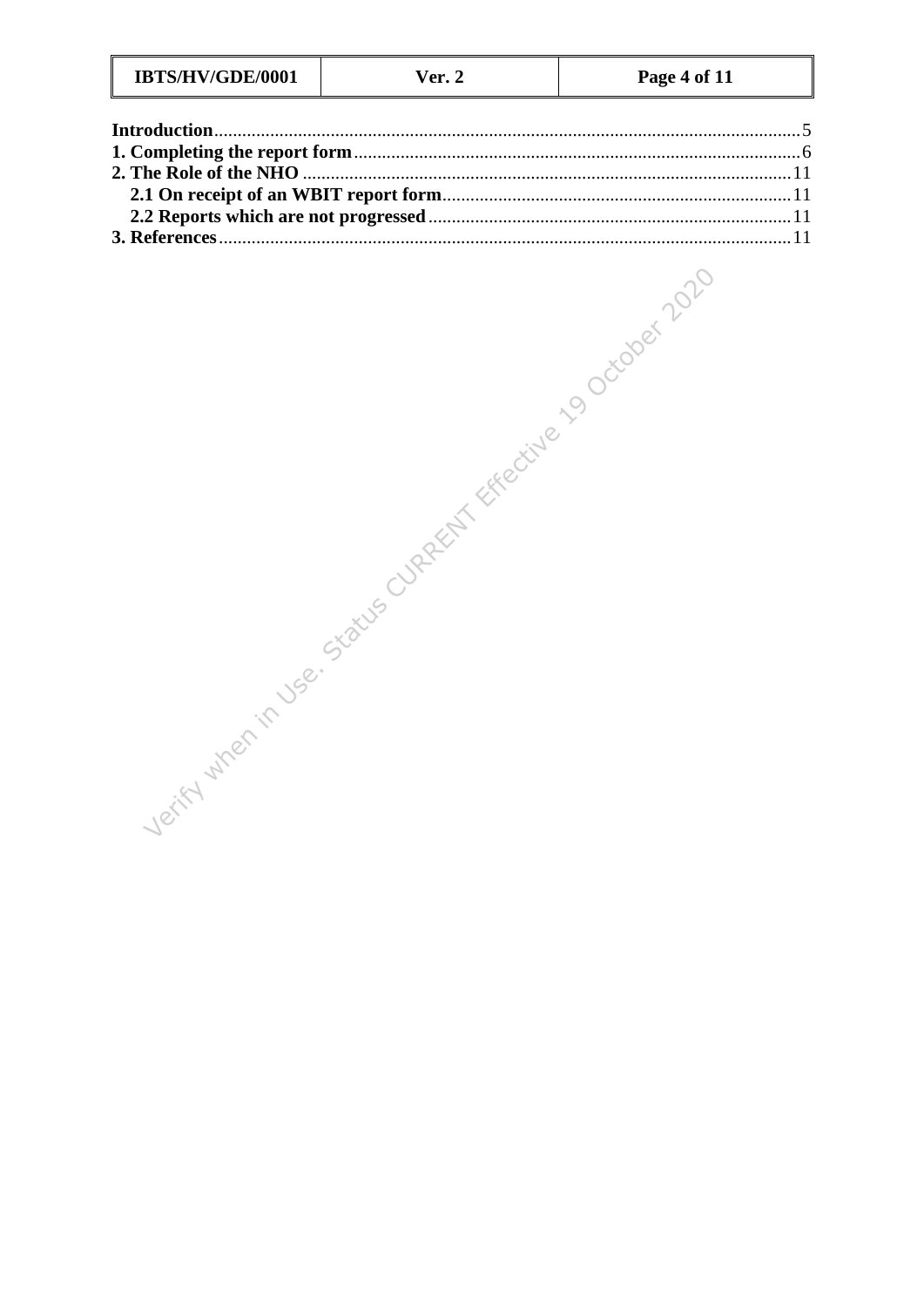# <span id="page-4-0"></span>**Introduction**

This purpose of this document is to provide for HVOs and other hospital reporters with

# information on completing the **WRONG BLOOD IN TUBE (CLINICAL NEAR MISS)**

# **REPORT FORM (WBIT REPORT FORM)**

The report form is available from:

http://www.giveblood.ie/Clinical\_Services/Haemovigilance/Reporting\_to\_the\_NHO/

Verify when in Use. Status CURRENT Effective We hope this guidance document will assist you in completing the report forms. However if difficulties are encountered, while completing the form do not hesitate to contact the NHO for assistance.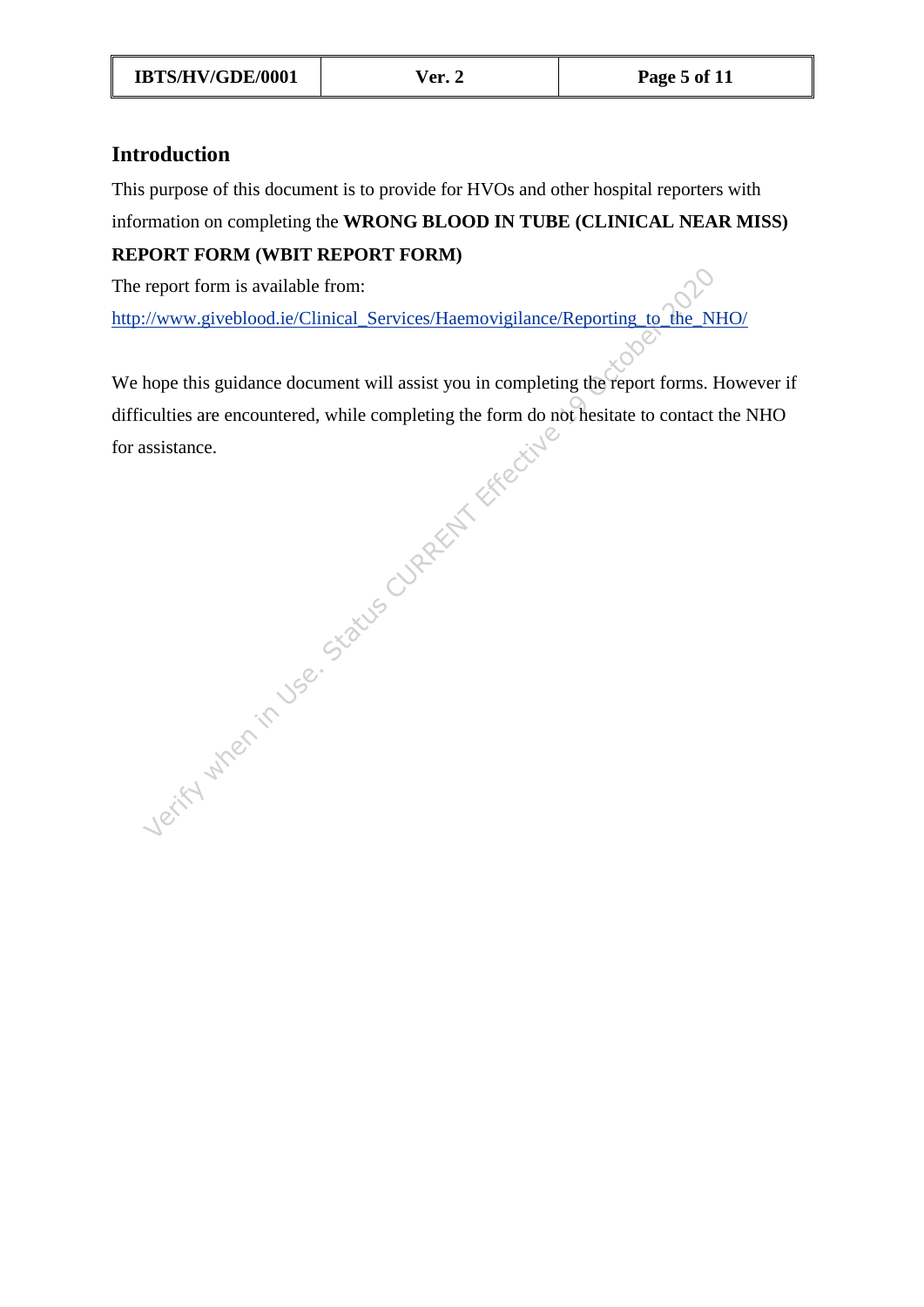# <span id="page-5-0"></span>**1. Completing the report form**

This section is designed to aid hospital staff when submitting the WBIT reports to the NHO. This report form is for collection of clinical near miss reports on WBIT. If the patient *has been transfused* please complete:

This form can be found on the NHO of web-<br>
Internation-be-<br>
This form can be found on the NHO of web-<br>
Internation-ATEAN MISS)-REPORT FORM<br>
This form can also be found on the NHO web-<br>
Internation-BLOOD IN TUBE (CLINICAL N  $\bullet$  Initial report form (IRF) – BT 404 to report the event This form can be found on the NHO web pages: http://www.giveblood.ie/Clinical\_Services/Haemovigilance/Reporting\_to\_the\_NHO/ *WRONG BLOOD IN TUBE (CLINICAL NEAR MISS) REPORT FORM (WBIT REPORT FORM)*

This form can also be found on the NHO web pages: http://www.giveblood.ie/Clinical\_Services/Haemovigilance/Reporting to the\_NHO/

- It is essential that **all relevant sections** are completed fully. If Not *Applicable,* write *N/A* in the relevant section. Omissions in form filling causes delay and information may be misinterpreted.
- The form should be completed and returned to the NHO as soon as possible after the occurrence of the event.

# **The following information is required when completing the WBIT report form**

- Hospital name
- Unique Incident number is assigned by the reporting facility which we define as a numeric or alphanumeric identification code which is exclusive to that particular report. For many reporting establishments this can be a serial number, nonconformance number or similar identification. Please do not use the patient's medical record number or board number
- Age should be reported to the most appropriate denominator e.g. 46 years for an adult, or 8 months for a child, or 3 days for a neonate.

## **It is not required to calculate the patient's age in years months and days**

Date and time error was discovered and date and time error occurred.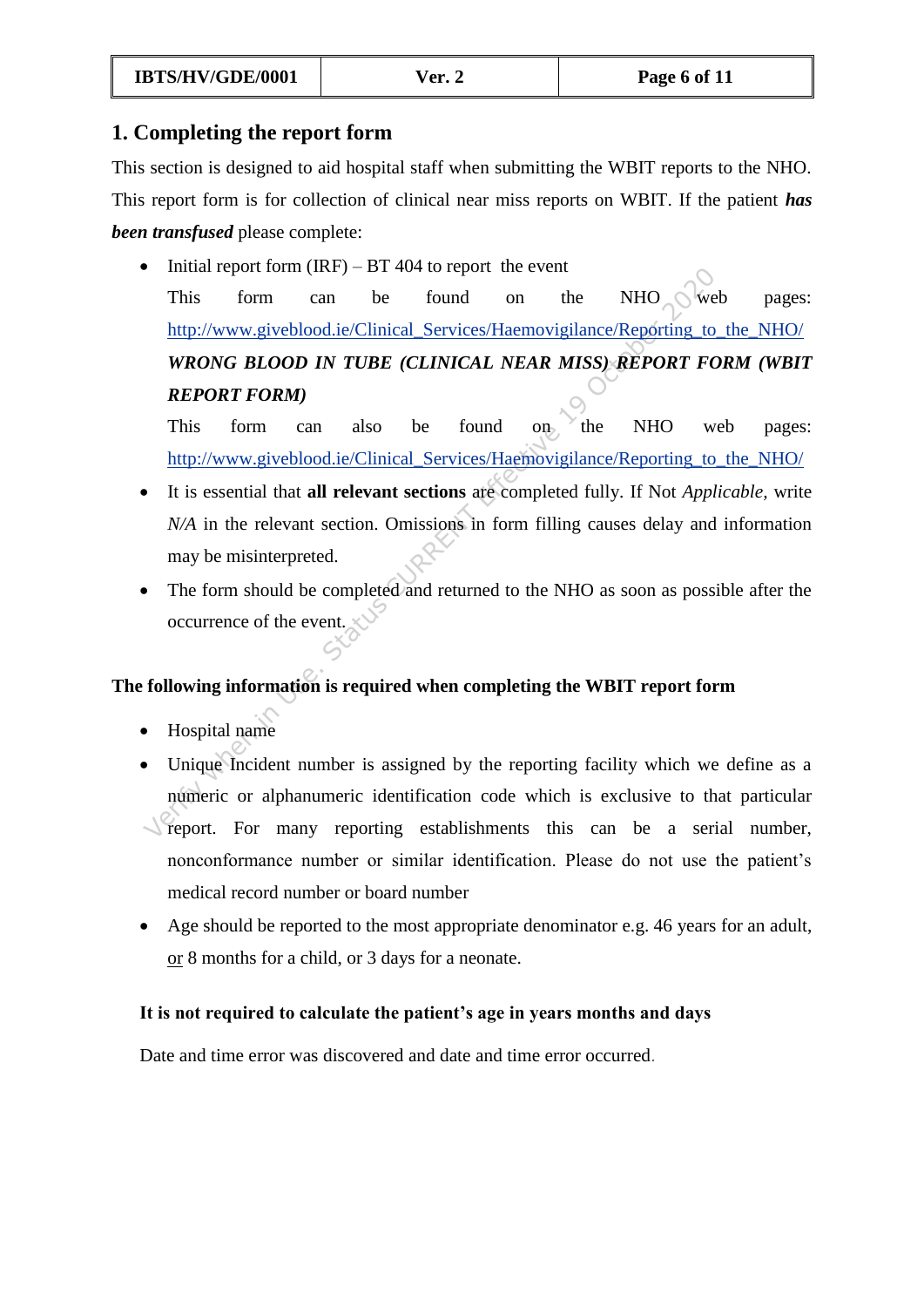## **1.1. Nature of Incident**

*Wrong blood in tube' (WBIT) may be defined as events where:* 

- 1. Blood sample is taken from the wrong patient and labelled with the intended patient's details ('miscollected').
- 2. Blood sample is taken from the intended patient, but labelled with another patient's details (in other schemes 'mislabelled', )

Verify the status Current of the intended patient, but labelled with another<br>
details (in other schemes 'mislabelled', )<br>
Se note where a mismatch between the paperwork request and specimen is no<br>
ecceipt in the Hospital B Please note where a mismatch between the paperwork request and specimen is not identified on receipt in the Hospital Blood bank *and*/*or* the patient has a previous history on the Laboratory Information system and the invalid sample is not identified and subsequently processed – this now becomes a mandatory Near Miss SAE and should be reported accordingly:

| $BT - 0471$ | HOSPITAL BLOOD BANK: NOTIFICATION OF A NEAR MISS |
|-------------|--------------------------------------------------|
|             | SAE TO THE NATIONAL HAEMOVIGILANCE OFFICE        |
| $BT - 0472$ | HOSPITAL BLOOD BANK :CONFIRMATION OF A NEAR MISS |
|             | SAE TO THE NATIONAL HAEMOVIGILANCE OFFICE        |
|             |                                                  |

These report form is also available from:

http://www.giveblood.ie/Clinical\_Services/Haemovigilance/Reporting\_to\_the\_NHO/

Questions 3 and 4 ask for the blood group of the patient and the group of the component/s that could have been transfused.

Questions 5 and 6 ask if electronic systems are in use in your facility and if they were in use at the time of the event.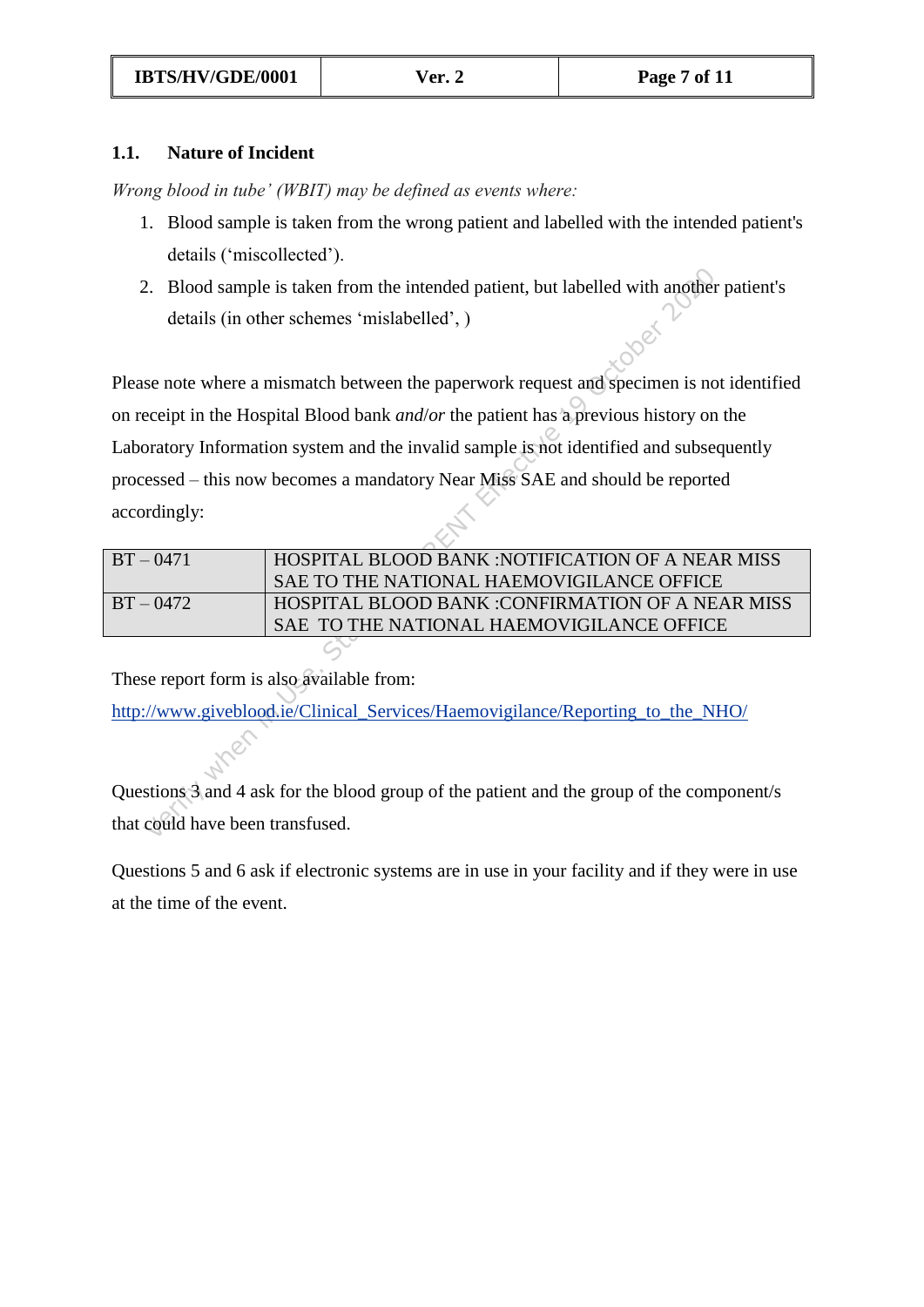## **1.2 Discovery information (questions 7-11)**

which best describes what was discovered. Question 10 asks you to select<br>
e work process the error was discovered. Question 11 asks you to describe<br>
the error was discovered e.g. errors can be discovered through routine h This section seeks details surrounding the *Discovery* of the error, it asks where, what, when and how the error was discovered in addition to who was involved in the discovery. Question 7 asks you to select from a list of specific descriptors, each of which is further broken down and which best describes what was discovered. Question 10 asks you to select at what step of the work process the error was discovered. Question 11 asks you to describe in free-text how the error was discovered e.g. errors can be discovered through routine haemovigilance audit, routine cross-checking of laboratory work on call.

## **1.3. Occurrence information (questions 12-17)**

This section asks the reporter for details surrounding the actual O*ccurrence.* It looks at where and how the error occurred and who was involved.

Question 12 asks you to select the step in the work process where the error *first* occurred e.g. the first site of error.

Questions 13 ask where the error occurred and if there were any additional areas where a further error occurred.

Question 14 asks about the staff involved in the error. Multiple selections can be made here

Question 15 asks if the error was detected by a planned check step in the work process.

Question 16 and 17 are self- explanatory

## **1.4 Cause of error (Question 18)**

The data you provide us with in question 18 is particularly important as this data may be used by the NHO to carry out a root causes analysis (RCA). An accurate RCA can only be carried out if all the details of *how and why* the error occurred (including contributory factors) are included. Contributory factors can be described as circumstances surrounding the event that you feel contributed to the error. Examples of contributory factors could include; short staffing, busy workload, lack of clear SOPs in place or lack of support from management for providing haemovigilance education & training. Providing a detailed account of *what occurred* without details of *why* the error occurred will not enable a RCA to be carried out.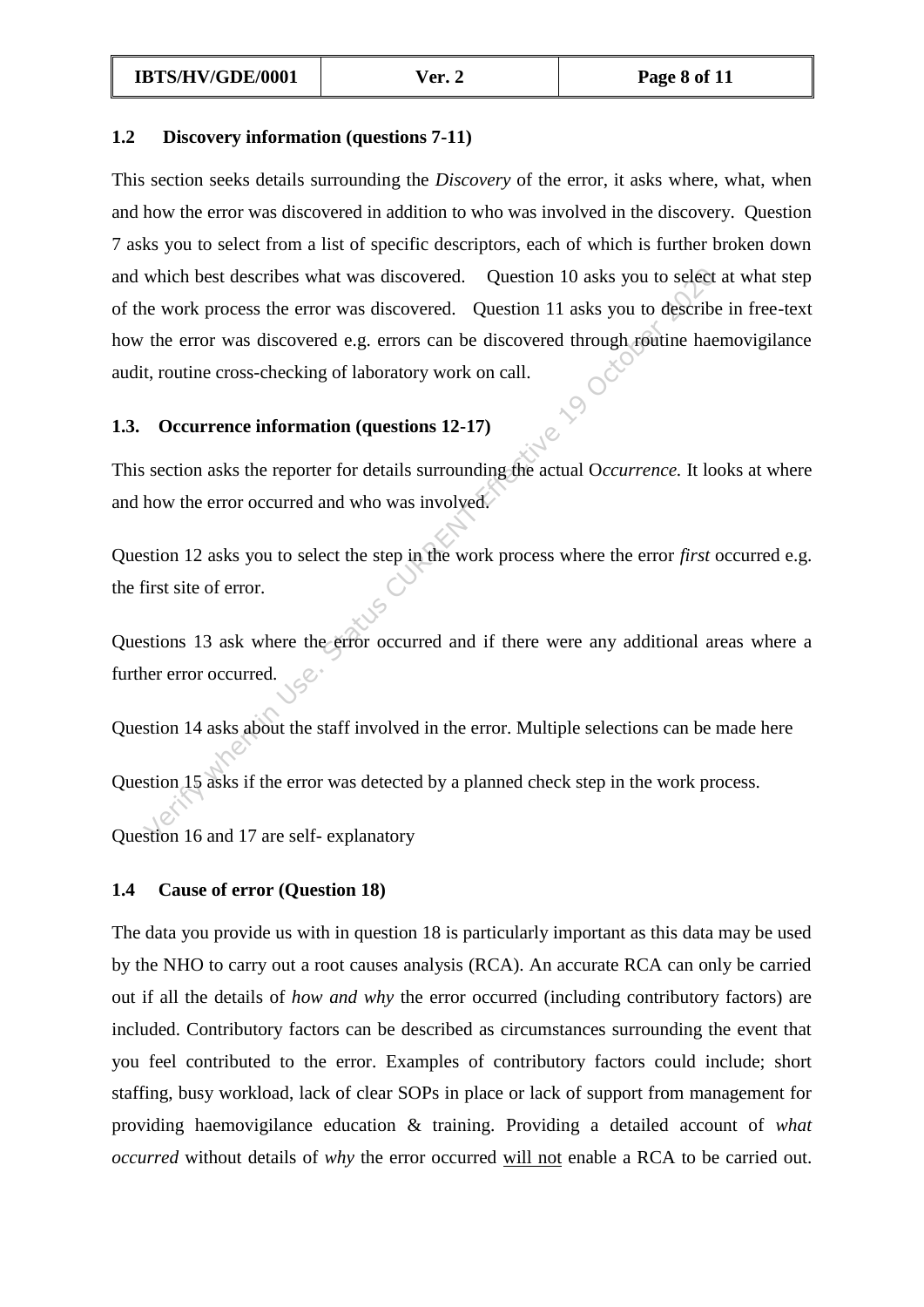RCA allows us to learn from error enabling improvements to be made, preventing future recurrence and improving the overall safety of transfusion.

Question 18 also asks you to select the cause / causes of the error from a list of human  $\&$ system failures. Many events involve both human and system failures therefore multiple selections can be made here. If the cause of error does not appear on the list then 'other' should be selected and a brief explanation should be given.

The NHO has adopted the categorisation for human and system failures from the medical event reporting system for transfusion medicine (Mers-TM) these are outlined as follows;

## **Human Failure**

- The status constraints are being the same of the cause of error does not appear on the list<br>and be selected and a brief explanation should be given.<br>NHO has adopted the categorisation for human and system failures from<br>tr *Verification:* Errors which occur following incomplete assessment of a situation including related conditions of the patient / donor and materials to be used before beginning a task. Examples would be failure to obtain positive patient ID at the bedside, failure to verify most recent test results prior to prescribing and failure to verify current results against historical results where applicable.
- *Knowledge:* An error occurs when the individual is unable to apply their existing knowledge to a novel situation .examples would be a trained Medical Scientist who is unable to solve a complex antibody issue, or a trained nurse who fails to take into account the patient's blood group prior to commencing a transfusion.
- *Co-ordination /Communication:* An error occurs due to a lack of communication or coordination within a team for example where an intention to cancel a prescription is not communicated resulting in the patient receiving an inappropriate transfusion.
- *Intervention:* When error occurs due to faulty task planning and/or execution resulting in selection of the wrong rule or procedure. For example failing to adhere to policies / procedures correctly, or at all.
- *Monitoring:* Errors occur where there is a failure to monitor a process or patient status. Examples include; failure to monitor rate of transfusion leading to patient being transfused too quickly / slowly or a trained Medical Scientist operating an automated instrument and not realising that the pipette dispensing the reagent is clogged.
- *Slip*: Errors occur where there is a failure in the performance of highly developed skills for example e.g. computer entry error or simple mind slip leading to failure to complete a task.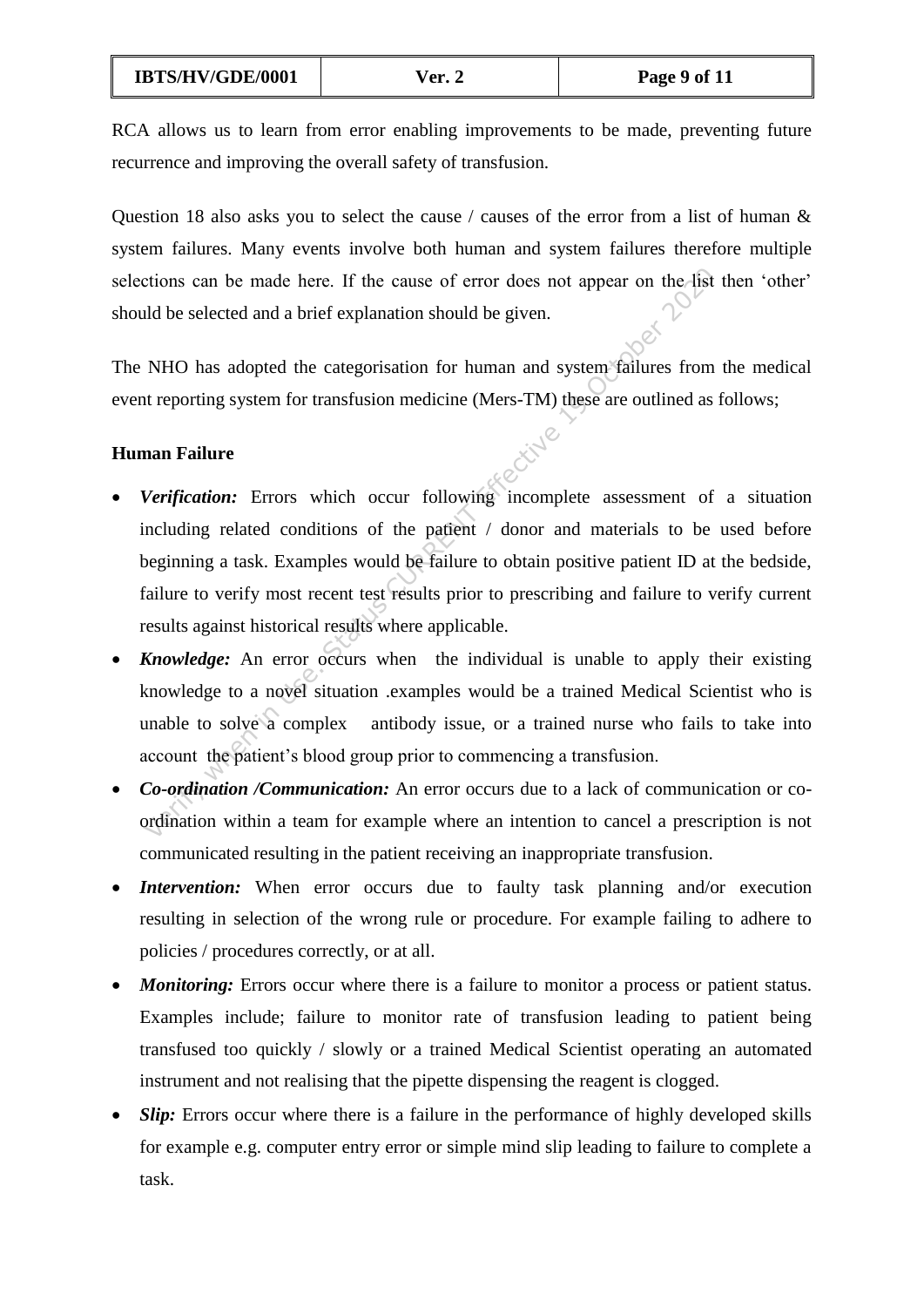- *Trip:* Failures in whole body movement, for example dropping a blood bag which splits and is wasted.
- *Patient Related:* Errors which occur directly as a result of actions or characteristics of patients, and which are not within the control of the health care team. Examples include; where a patient gives wrong information about their patient details or where patients remove their own ID band.
- *Unclassifiable:* Errors which arise and cannot be classified in any of the current categories. categories.

## **System Failures**

- *Design:* Errors which arise due to inadequate design of equipment, software or materials e.g. design of workspace, software packages, or label design.
- *Materials:* Errors which arise due to deficits in materials e.g. defects in label adhesive, or ink smears on pre-printed labels or forms.
- *Construction:* Errors which occur following poor construction e.g. incorrect set-up of blood pumps / laboratory equipment or installation of equipment in an inaccessible area.
- *Management Priorities:* Errors which occur as result of organisational management prioritisation of other issues over safety e.g. decisions on staffing levels, limited or absent phlebotomy services, no provision for medical record numbers out of hours (Lundy et al)
- Verify when the particle in the state of the classified in the particle in the particle in the particle in the component of the categories.<br> **Unclassifiable:** Errors which arise and cannot be classified in any of categorie *Policies and procedures;* Errors which occur due to unclear / outdated or absent SOPs. Policies / procedures should be current, understandable well presented and accessible to all staff.
- *Culture*: Errors which arise from a collective approach to safety and risk. Groups may establish their own modes of function as opposed to following prescribed methods e.g. Not paging a manager / doctor out of hours to review a result /decision, as it is not usual practice.

## **1.5 Post Event Review (Questions 19-22)**

Question 19-20 relates to action taken following the event. Details on any follow-up corrective and preventative action taken should be included here.

Question 21-22 relates the event review at hospital level